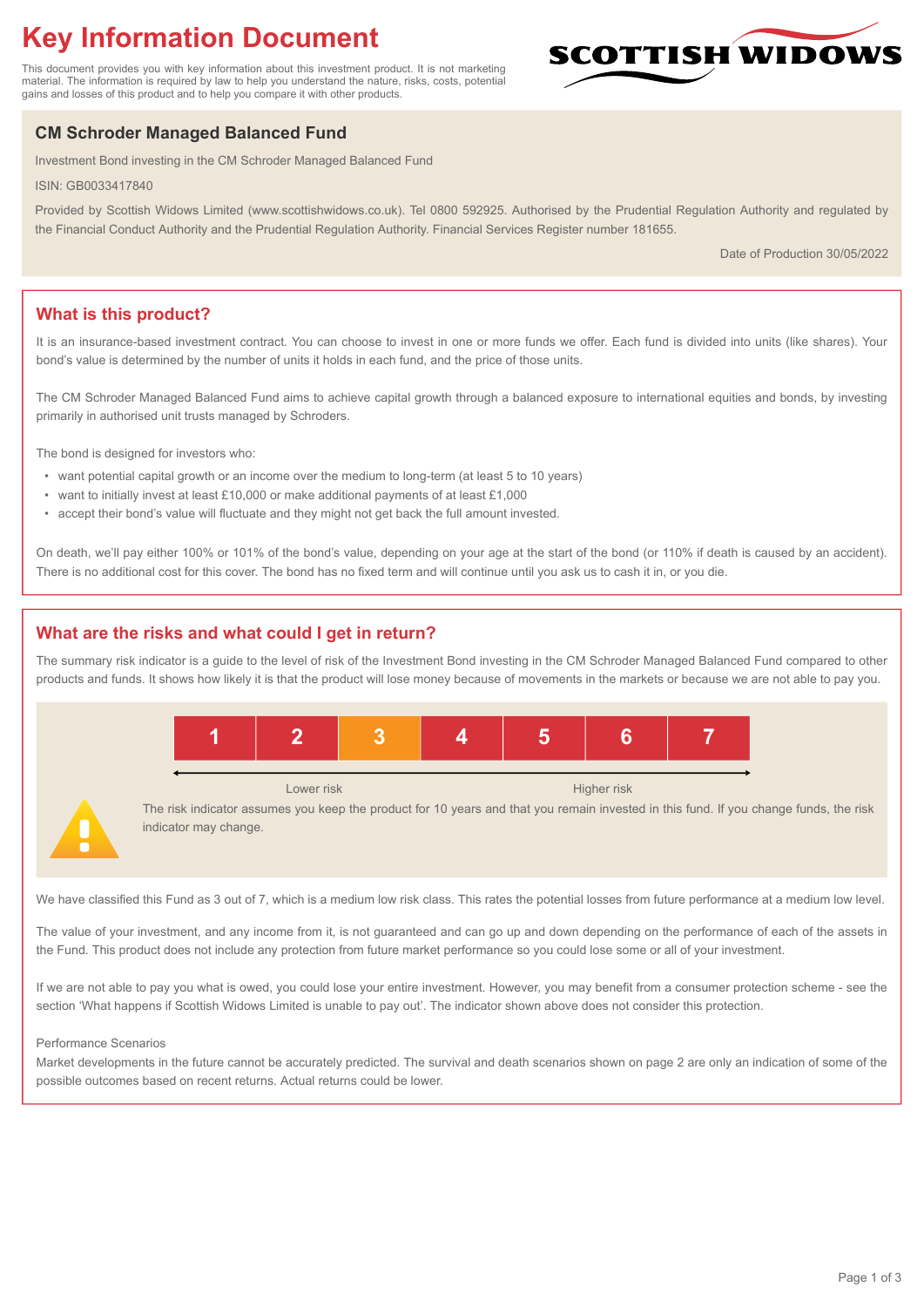

#### **What are the risks and what could I get in return? (continued)**

This table shows the money you could get back over the next 10 years, under different scenarios, assuming that you invest £10,000. The figures below assume no withdrawals are taken and do not allow for any Large Fund Bonus which may apply. The scenarios shown illustrate how your investment could perform. You can compare them with the scenarios of other products. The scenarios presented are an estimate of future performance based on evidence from the past on how the value of this investment varies, and are not an exact indicator. What you get will vary depending on how the market performs and how long you keep the investment. The stress scenario shows what you might get back in extreme market circumstances, and it does not take into account the situation where we are not able to pay you. The death scenario assumes investments perform in line with the moderate scenario.

The figures shown include all the costs of the product itself, but may not include all the costs that you pay to your adviser. The figures do not take into account your personal tax situation, which may also affect how much you get back. Before deciding to invest, you should read the Additional Information Document for more information on the risks and what you might get back. See page 2 for information on how the performance scenarios are calculated.

| <b>Investment £10,000</b> |                                                    |          |          |                                             |  |  |
|---------------------------|----------------------------------------------------|----------|----------|---------------------------------------------|--|--|
|                           | 1 year                                             |          | 5 years  | 10 years<br>(Recommended<br>holding period) |  |  |
| <b>Survival Scenarios</b> |                                                    |          |          |                                             |  |  |
| <b>Stress scenario</b>    | What you might get back after costs<br>£5,568      |          | £6.762   | £5,684                                      |  |  |
|                           | $-44.32%$<br>Average return each year              |          | $-7.53%$ | $-5.49%$                                    |  |  |
| Unfavourable scenario     | What you might get back after costs<br>£9,235      |          | £9,181   | £9,730                                      |  |  |
|                           | Average return each year                           | $-7.65%$ | $-1.69%$ | $-0.27%$                                    |  |  |
| Moderate scenario         | What you might get back after costs                | £10,271  | £11,635  | £13,597                                     |  |  |
|                           | Average return each year                           | 2.71%    | 3.07%    | 3.12%                                       |  |  |
| Favourable scenario       | What you might get back after costs                | £11,401  | £14,715  | £18,962                                     |  |  |
| Average return each year  |                                                    | 14.01%   | 8.03%    | 6.61%                                       |  |  |
| <b>Death scenarios</b>    |                                                    |          |          |                                             |  |  |
| Insured event             | What your beneficiaries might get back after costs | £10,374  | £11,751  | £13,733                                     |  |  |

#### **What happens if Scottish Widows is unable to pay out?**

Your Plan is fully covered by the Financial Services Compensation Scheme. More information about compensation arrangements is available from the Financial Services Compensation Scheme, who can be contacted on 0800 678 1100 or 0207 741 4100 or via their website at www.fscs.org.uk

## **What are the costs?**

The Reduction in Yield (RIY) shows what impact the total costs you pay will have on the investment return you might get. The total costs take into account one-off, ongoing and incidental costs. The amounts shown here are the cumulative costs of the product itself, for three different holding periods. The monetary figures shown assume you invest £10,000 and investments perform in line with the moderate scenario. The figures are estimates and may change in the future. The person selling you or advising you about this product may charge you other costs. If so, this person will provide you with information about these costs, and show you the impact that all costs will have on your investment over time.

| <b>Investment £10,000</b>       |                             |                              |                            |  |  |  |
|---------------------------------|-----------------------------|------------------------------|----------------------------|--|--|--|
| <b>Scenarios</b>                | If you cash in after 1 year | If you cash in after 5 years | If you cash in at 10 years |  |  |  |
| Total costs                     | £237                        | £1,010                       | £2,034                     |  |  |  |
| Impact on return (RIY) per year | 2.34%                       | 1.93%                        | 1.88%                      |  |  |  |